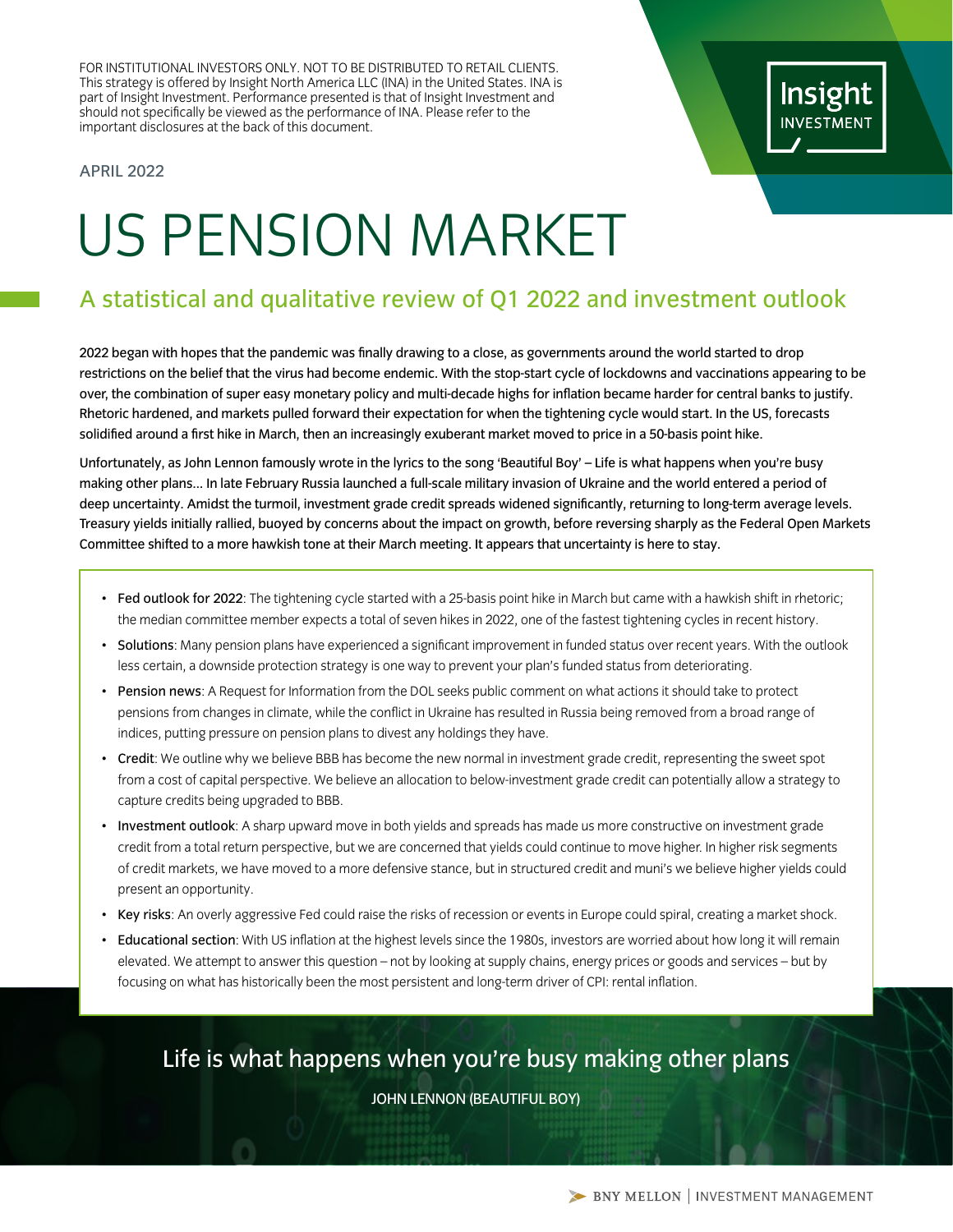# FED OUTLOOK 2022 – A HAWKISH SHIFT

The US FOMC raised interest rates by 25 basis points at their March meeting, as generally expected. In their accompanying statement, they noted that the implications to the US economy from the invasion of Ukraine were "highly uncertain", but that "in the near term the invasion and related events are likely to create additional upward pressure on inflation and weigh on economic activity".

The tone of the post meeting speech by Chair Jerome Powell, and the updated dot plot (see Figure 1), which shows members forecasts for future interest rates, were clearly designed to reassert Fed credibility. The median member expected a total of seven rate hikes in 2022, followed by three to four hikes in 2023.

The hawkish rhetoric continued post the meeting, Fed Governor Christopher Waller stated that "half-point rate hikes could be needed as inflation is raging", and James Bullard, President of the St. Louis Fed, called for the central bank to raise rates to above 3% "this year". Chair Powell, in a speech titled "Restoring Price Stability1 ", noted the rising risk that an extended period of high inflation could "push longer-term expectations uncomfortably higher", concluding that the Fed "has the necessary tools, and we will use them to restore price stability."

Minutes for the meeting, released some weeks after, revealed that a 50 basis point hike would have occurred if there had not been the uncertainty stemming from events in Ukraine, and that there was discussion around a plan for balance sheet reduction. It was generally agreed that once started, balance sheet reduction would increase to a cap of \$95bn (\$60bn in Treasuries and \$35bn in mortgage-backed securities) per month within three months.

Figure 1: The median dot plot now anticipates between 10 and 11 rate hikes by the end of 2023<sup>2</sup>



Figure 2: Financial conditions are considerably looser in the US than the eurozone<sup>3</sup>



Notably, the path of expected future US interest rates has now diverged considerably from other major central banks. A number of forecasters have moved to anticipate both a 50 basis point hike at the May meeting, and the announced start of the balance sheet reduction plan.

Meanwhile in Europe, the Bank of England raised interest rates by 25 basis points to 0.75% as expected at their March meeting but noted that only a "modest" tightening of monetary policy may be appropriate in the coming months. In the eurozone, European Central Bank President Christine Lagarde noted that the ECB would only raise rates "some time" after its bond-purchase program finished, which is still expected to be some months away.

Although it helps that the US is geographically distant from the conflict, an examination of financial conditions indices shows the backdrop is significantly more stimulative in the US than the eurozone. The divergence in central bank outlooks simply reflects that US economic growth is likely to outpace other major economies, leaving the Fed with far less flexibility to wait and see on inflation.

<sup>&</sup>lt;sup>1</sup> Source: March 2022, https://www.federalreserve.gov/newsevents/speech/powell20220321a.htm <sup>2</sup> Source: Federal Reserve<br><sup>3</sup> Source: Insight, Bloomberg, Goldman Sachs, Data as at March 31, 2022, Einancial conditions indice <sup>3</sup> Source: Insight, Bloomberg, Goldman Sachs. Data as at March 31, 2022. Financial conditions indices aggregate a broad range of financial instruments including debt, equity and currency markets to determine how easy or tight policy is in a country or region.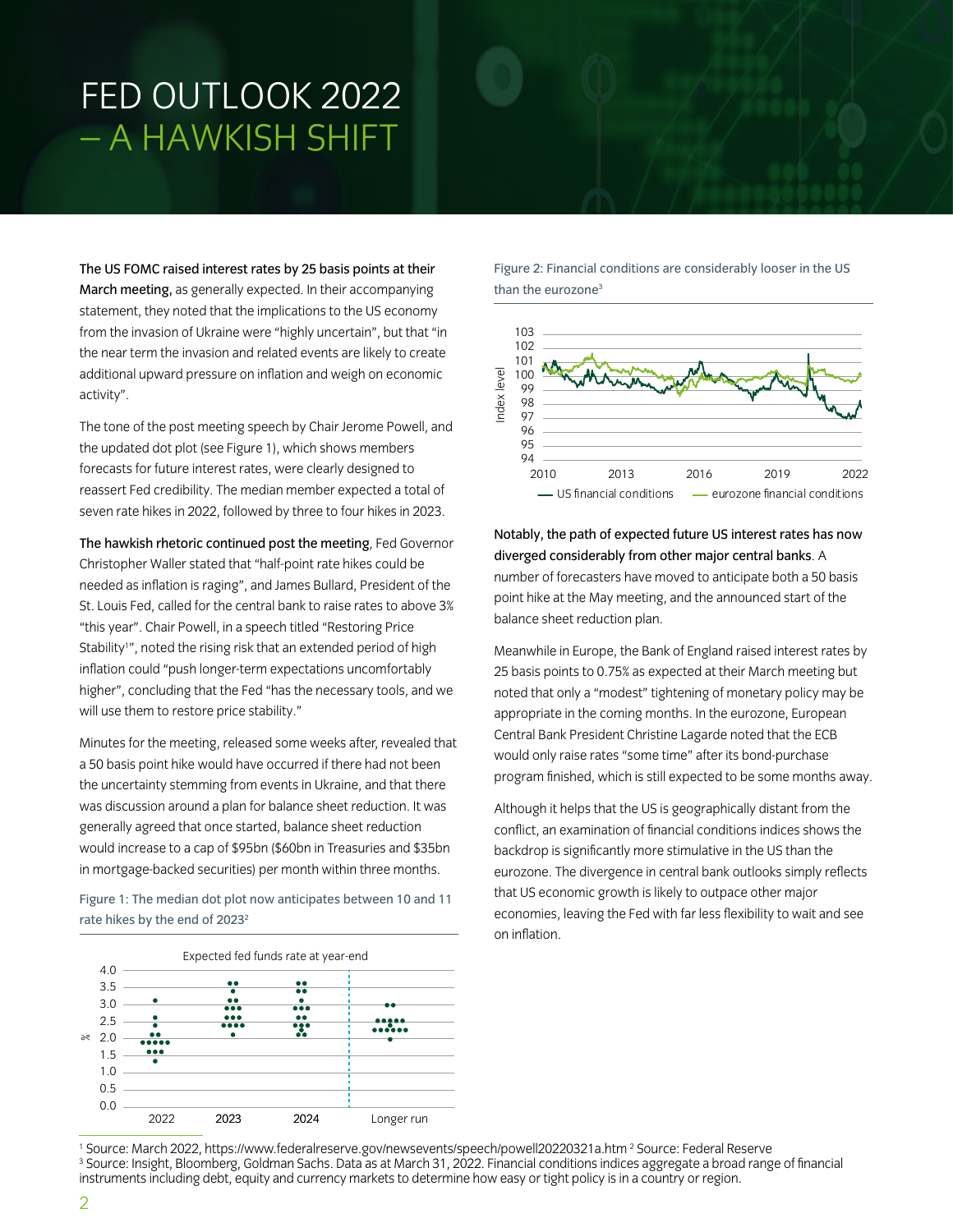# PENSION TRENDS

# PENSION FUNDED STATUS UPDATE

Insight maintains two model pension indices, both of which assume a 60% allocation to growth assets and a 40% allocation to bonds. The Traditional Pension Index aims to reflect those plans that have not yet adopted LDI. The LDI Pension Index aims to reflect those plans that have adopted LDI in the fixed income portion of their portfolio.

Rates increased by 66bp over the quarter and spreads widened by 12bp, resulting in a 78bp increase in discount rates. Growth assets declined by 4.3%.

Figure 3: Plan funding ratios improved for another quarter<sup>4</sup>

Both of our pension indices saw their funded status improve over Q1, primarily due to the rise in discount rates, following a significant improvement over 2021.

The Traditional index, which contains core fixed income, saw its funded status increase by 5.0% to 101.9%, while the LDI index, which contains long duration fixed income, saw its funded status improve by 3.1% to 109.7%. Over 2021, the funded status of the Traditional index increased by 13.1% and the LDI index by 14.1%.



<sup>4</sup> Source: Insight and Bloomberg. Data as of March 31, 2022. Note: Beginning in 2014, we introduced two indices to provide insight into the impact of rate and market movements on three types of pension plan investors. Traditional Pension Index: The index reflecting those pensions that have not yet adopted LDI. LDI Pension Index: The index reflecting those who have adopted LDI in the fixed income portion of their portfolio. Assumptions behind the Insight indices include 14-year typical pension liability duration, 45% equity allocation, an aggregate 5% liability impact of updated mortality assumptions effective Q4 2014 and no external cashflows. WHERE MODEL OR SIMULATED RESULTS ARE PRESENTED, THEY HAVE MANY INHERENT LIMITATIONS. CLIENTS' ACTUAL RESULTS MAY BE MATERIALLY DIFFERENT THAN THE RESULTS PRESENTED. UNLIKE AN ACTUAL PERFORMANCE RECORD, MODEL RESULTS DO NOT REPRESENT ACTUAL TRADING AND MAY NOT REFLECT THE IMPACT THAT MATERIAL ECONOMIC AND MARKET FACTORS MIGHT HAVE HAD ON INSIGHT'S DECISION-MAKING IF ACTUAL CLIENT FUNDS WERE BEING MANAGED. ALSO, SINCE SUCH TRADES HAVE NOT BEEN EXECUTED, THE RESULTS MAY HAVE UNDER OR OVER-COMPENSATED FOR THE IMPACT, IN ANY, OF CERTAIN MARKET FACTORS, SUCH AS LACK OF LIQUIDITY. SIMULATED TRADING PROGRAMS IN GENERAL ARE ALSO SUBJECT TO THE FACT THAT THEY ARE DESIGNED WITH THE BENEFIT OF HINDSIGHT. MODEL RESULTS ARE ACHIEVED THROUGH THE RETROACTIVE APPLICATION OF A MODEL. MODEL RESULTS SHOWN DO NOT REFLECT MANAGEMENT FEES, TRANSACTION COSTS AND OTHER EXPENSES THAT WOULD REDUCE RETURNS. THIS IS A HYPOTHETICAL MODEL. THE QUOTED BENCHMARKS DO NOT REFLECT DEDUCTIONS FOR FEES, EXPENSES OR TAXES. THE BENCHMARKS ARE UNMANAGED AND DO NOT REFLECT ACTUAL TRADING. THERE COULD BE MATERIAL FACTORS RELEVANT TO ANY SUCH COMPARISON SUCH AS DIFFERENCES IN THE VOLATILITY, AND REGULATORY AND LEGAL RESTRICTIONS BETWEEN THE INDEXES SHOWN AND THE STRATEGY. INVESTORS CANNOT INVEST DIRECTLY IN ANY INDEX.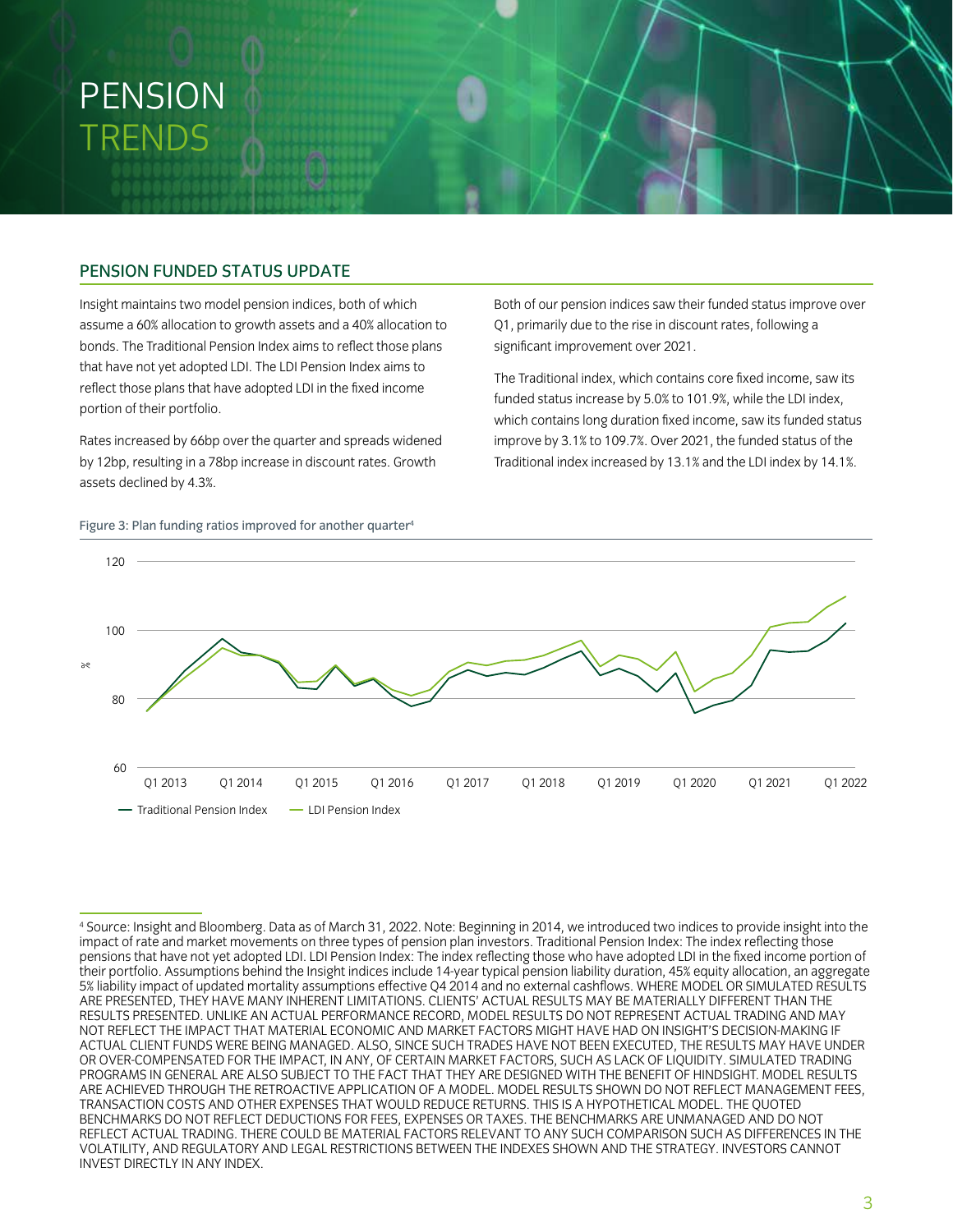# PENSION NEWS

# DOL seeks public comment on protecting pensions from climate-related financial risks

Following President Biden's Executive Order on Climate-Related Financial Risk<sup>5</sup>, the US Department of Labor (DOL) has announced the publication of a Request for Information (RFI)<sup>6</sup> in which it is seeking public comment on what actions, if any, it should take under federal law to protect retirement savings and pensions from risks associated with changes in climate. The RFI will help to inform any potential future policy work. Insight will be responding to this consultation and we will discuss our response in the next edition of this publication.

#### Russia removed from a broad range of indices

In reaction to Russia's invasion of Ukraine, Russia has been removed from a range of equity and fixed income indices. Russian securities were removed from all JP Morgan fixed income indices from March 31, 2022 and MSCI classified Russia as "uninvestable", reclassifying it from emerging market status to stand-alone market status.

# Pension plans under pressure to reduce Russian exposure

With sanctions being imposed on Russia, and the countries removal from many indices, US pension plans have found themselves under pressure to divest Russian holdings. Unfortunately, a lack of liquidity and uncertainty about the ability of counterparties to settle trades given sanctions is making this difficult. Fortunately, reports suggest that holdings are generally small. In California for example, Senator Majority Leader Mike

McGuire has issued a statement<sup>7</sup> to confirm that a bipartisan coalition of State Legislators will be introducing legislation to divest state public funds from Russian and Russian-state entities, with the total value of Russian related assets across Californian pension plans estimated at \$1bn. Although not an insignificant amount, California has the two largest US Pension funds, CalPERS and CalSTRS, which have combined assets of around \$800bn alone.

#### Distributions to multi-employer plans start

The Pension Benefit Guaranty Corporation (PBGC) has started to distribute assistance to insolvent multi-employer pension plans. The Special Financial Assistance (SFA) program is part of the American Rescue Plan Act of 2021 and is expected to provide assistance to around 250 plans in total. Distributions need to be held separately from other plan assets and held in investment grade bonds. Insight is working with a number of plan sponsors to create custom mandates for these assets.

We outlined some of the potential investment strategy implications for eligible plans, and examined some of the potential challenges that may arise, in an article published in July 2021 which can be read [here](https://www.insightinvestment.com/united-states/perspectives/butch-lewis-act-update/). We continue to believe it is important for eligible plans to balance the need to generate return, manage liability risks and generate cashflows to maximize the certainty that the plan will be sustainable in the future.

<sup>5</sup> https://www.whitehouse.gov/briefing-room/presidential-actions/2021/05/20/executive-order-on-climate-related-financial-risk/

<sup>6</sup> https://www.dol.gov/newsroom/releases/ebsa/ebsa20220211

<sup>7</sup> https://sd02.senate.ca.gov/news/2022-02-28-california-must-use-its-economic-power-help-stop-putin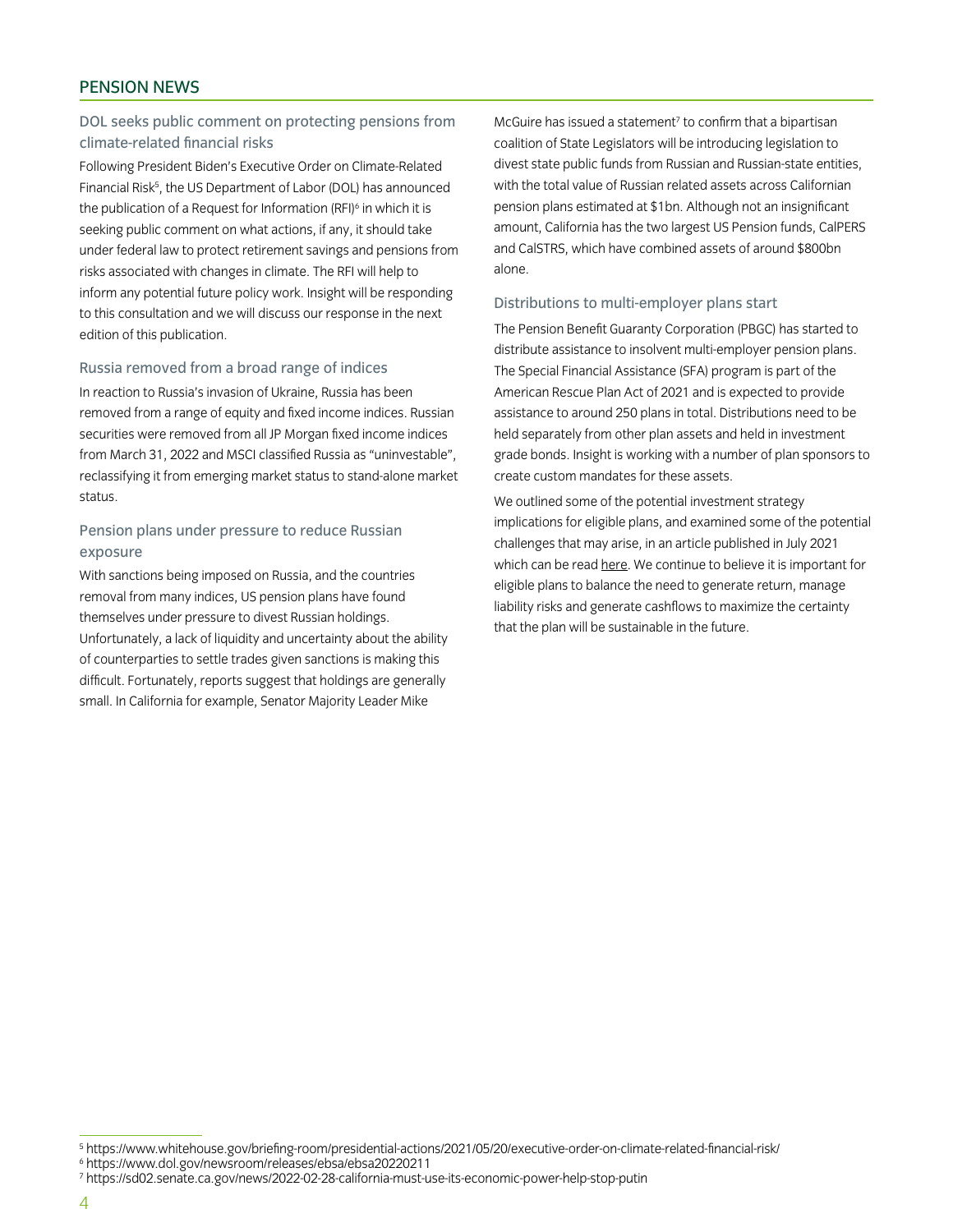# SOLUTIONS SECTION – PROTECTING YOUR EQUITY GAINS FROM MARKET DRAWDOWNS

In recent years, the extraordinary equity bull market has supported asset growth and allowed many pension plans to erase their funding deficits. However, equity performance has substantially outpaced growth in the real economy, sustained by very low central bank policy rates and quantitative easing (QE). With monetary policy now set to reverse course, and geopolitical uncertainty stemming from the Russian invasion of Ukraine, there is the potential that equity markets may experience greater volatility in the years ahead.

# DRAWDOWNS ARE FAR MORE PAINFUL IN THE "DECUMULATION" STAGE

For many pension plans the outflows from pension obligations exceed income from investments and contributions, they are cashflow negative, and the asset base is shrinking. In this

#### Figure  $4$  – Decumulation amplifies the effect of equity drawdowns<sup>8</sup>

situation, the timing of returns becomes very important. Consider a hypothetical \$1bn portfolio invested in the S&P 500 Index in 2000 and held for twenty years. During this time, the S&P 500 delivered poor returns early on (a result of the dot-com bust and the 2008 crisis), followed by spectacular returns after 2008. For the whole of that period, an investor would have earned an average return of 6.1% pa, for a cumulative profit of \$2.24bn regardless of the path of the returns (see Figure 4, left hand chart). If the investor withdrew \$50m each year, a 6.1% pa return would have only created a \$1.30bn profit (40% less), assuming the returns were delivered consistently each year. However, because returns were weaker in the early period, using the actual path of S&P 500 Index returns, profits would have been much lower, at just \$302m, or around 78% less than in the average return scenario (Figure 4). Therefore, the timing (or "sequencing") of returns is an additional risk for cashflow negative investors.





# AN INTELLIGENT HEDGE CAN POTENTIALLY PROVIDE RELIABILITY AT A LOWER COST

Put option strategies can offer full risk protection with a high degree of precision and certainty even through stressed market conditions. However, it can come with high costs that detract from investment returns, which is particularly problematic for plans in decumulation and for those that are underfunded. However, there are ways to reduce the cost of hedging, while partially trading off on effectiveness. Investors can reduce costs of an option strategy by opting for a partial hedge instead of a full hedge and by taking an intelligent approach – dynamically switching strategies as option prices change. We believe that this approach can keep costs in check without impacting the quality of protection.

Figure 5 – The cost of a 90% put spread can vary significantly over time<sup>9</sup>



A more detailed paper on option strategies and how they can be used in an equity protection strategy is available on request.

<sup>8</sup> Bloomberg. For illustrative purposes only. 2000-2019 S&P500 total returns and the impact to a sample portfolio.

<sup>9</sup> For illustrative purposes only. Source: Insight, Optionmetrics as of May 14, 2021.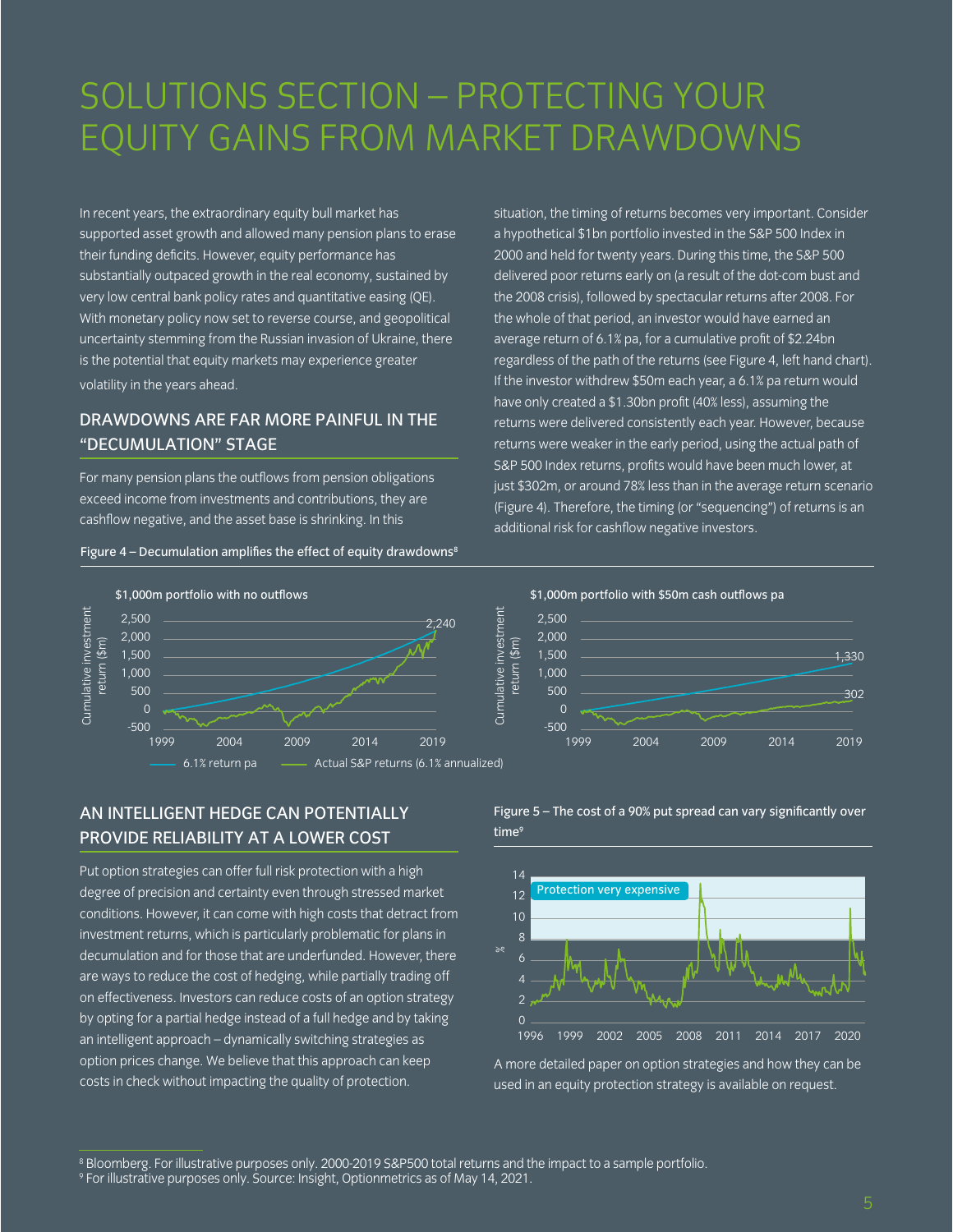# ECONOMICS AND MARKETS

Uncertainty prevailed in Q1, with the Russian invasion of Ukraine causing commodity prices to spike higher. The Fed shifted to a considerably more hawkish position, and the expectation of both higher inflation and higher interest rates resulted in a sharp upward move in yields.

US Treasuries recorded a significant negative return, with longer-duration issues underperforming on a total return basis. With risk assets broadly under pressure credit spreads widened, compounding the impact from the upward move in Treasury yields, especially in longer maturities and lower rated credits.

US equity markets declined, with the S&P 500 Index down 4.6%.

The US dollar, as measured by the dollar index, appreciated.

# KEY MARKET MOVEMENTS: Q1 2022

Table 1: 01 2022 Fixed Income/Equity Index Returns (%) and Volatility Index Levels<sup>10</sup>

| Index                                  | 01 2022<br>total return | 01 2022<br>excess return |
|----------------------------------------|-------------------------|--------------------------|
| Bloomberg Treasury Index               | $-5.58$                 | ٠                        |
| Bloomberg Intermediate Treasury Index  | $-4.21$                 | $\blacksquare$           |
| Bloomberg Long TreasuryIndex           | $-10.58$                | $\sim$                   |
| Bloomberg Corporate Index              | $-7.69$                 | $-2.11$                  |
| Bloomberg Intermediate Corporate Index | $-5.25$                 | $-1.05$                  |
| Bloomberg Long Corporate Index         | $-11.41$                | $-0.83$                  |
| BofA Merrill Lynch High Yield (H0A0)   | $-4.51$                 | 1.06                     |
| <b>S&amp;P 500 Index</b>               | $-4.60$                 | $\blacksquare$           |
| MSCI Emerging Markets Equity Index     | $-6.97$                 | ٠                        |
| Dollar Index                           | 2.76                    | $\sim$                   |
| VIX <sup>11</sup>                      | 21                      |                          |
| MOVE <sup>11</sup>                     | 107                     |                          |
|                                        |                         |                          |

# **ECONOMICS**

The conflict between Russia and Ukraine sent an additional inflationary pulse around the world. Although small economically, the two countries have an oversized position in key energy and agricultural markets, with a risk that supply chains in some commodities are now permanently damaged.

Forecasts for global inflation in 2022 increased by 1.2% over the quarter, causing central banks to accelerate their tightening cycles. With higher expected rates and inflation expected to dampen consumption, forecasts for global growth declined for both 2022 and 2023.

Table 2: Consensus GDP and CPI expectations<sup>12</sup>

| <b>Real GDP</b>      |                   | Consensus <sup>*</sup> |       |        | Change over Q1 | <b>CPI</b>           |                   | Consensus <sup>*</sup> |       | Change over 01 |       |
|----------------------|-------------------|------------------------|-------|--------|----------------|----------------------|-------------------|------------------------|-------|----------------|-------|
|                      | 2021 <sup>F</sup> | 2022 <sup>F</sup>      | 2023F | 2022F  | 2023F          |                      | 2021 <sup>F</sup> | 2022F                  | 2023F | 2022F          | 2023F |
| <b>United States</b> | 5.7               | 3.5                    | 2.3   | $-0.4$ | $-0.2$         | <b>United States</b> | 4.7               | 6.2                    | 2.6   | 1.8            | 0.3   |
| Euro area            | 5.3               | 3.1                    | 2.5   | $-1.1$ | 0.0            | Euro area            | 2.6               | 5.5                    | 2.1   | 3.0            | 0.6   |
| Japan                | 1.7               | 2.4                    | 1.7   | $-0.5$ | 0.3            | Japan                | $-0.3$            | 1.3                    | 0.9   | 0.6            | 0.2   |
| China                | 8.1               | 5.0                    | 5.2   | $-0.2$ | $-0.1$         | China                | 0.9               | 2.2                    | 2.2   | 0.0            | 0.0   |
| Developed markets    | 5.2               | 3.4                    | 2.4   | $-0.5$ | $-0.1$         | Developed markets    | 3.5               | 5.7                    | 2.6   | 2.2            | 0.4   |
| Emerging markets     | 6.5               | 4.4                    | 4.7   | $-0.5$ | $-0.1$         | Emerging markets     | 3.2               | 5.0                    | 3.9   | 0.9            | 0.3   |
| Global               | 5.8               | 4.0                    | 3.5   | $-0.4$ | $-0.1$         | Global               | 4.0               | 5.1                    | 3.3   | 1.2            | 0.4   |
|                      |                   |                        |       |        |                |                      |                   |                        |       |                |       |

<sup>10</sup> Source: Barclays and Bloomberg. Data as of March 31, 2022. <sup>11</sup> VIX and MOVE are actual value at month end. <sup>12</sup> Source: Insight and Bloomberg. Data as of March 31, 2022. F=Forecast. \* Bloomberg consensus forecast.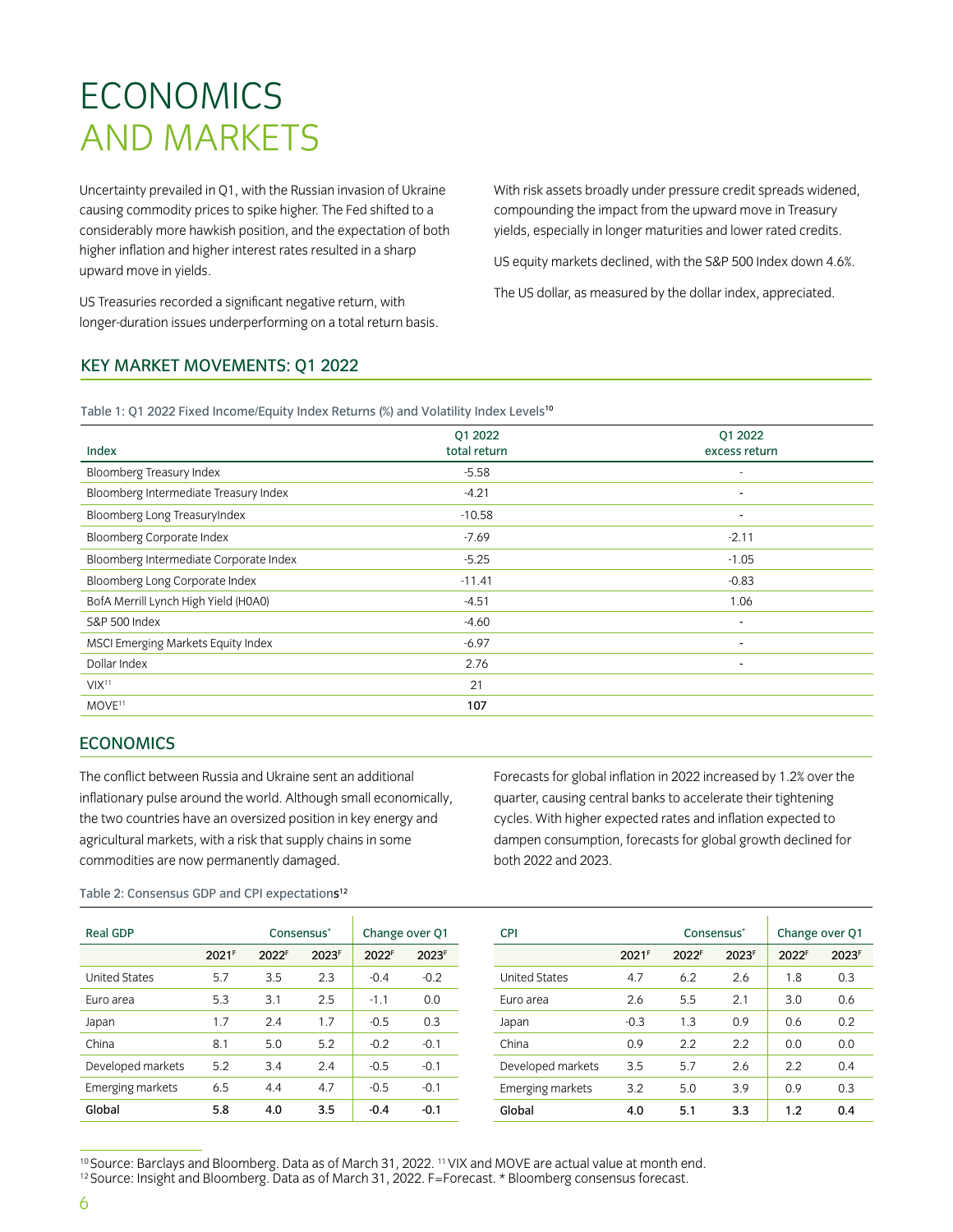# DERIVATIVES

#### European investors to be allowed easier access to US markets

The European Union (EU) plans to widen access for US exchanges and clearing houses, which will allow EU-domiciled investors to clear US products such as mortgage-backed securities. The European Securities and Markets Authority will work to overcome any technical obstacles.

# TREASURY MARKETS

### The curve shifted upwards and flattened

With the FOMC signalling interest rate hikes through 2022 and inflation surging, the Treasury curve shifted upwards and shorter maturity yields rose significantly. Two-year yields ended the quarter at 2.42%, 169bp higher. At the longer end of the curve, 30-year yields ended the quarter at 2.46%, 55bp higher.

# A surge in tax receipts is resulting in a significant decline in borrowing needs

At its February 2022 presentation, the US Treasury Borrowing Advisory Committee estimated that tax receipts in Q1 of the 2022 financial year totaled \$1.05trn (+31%). Total outlays were \$1.43trn (+6%) over the same period.

The Treasury's Office of Fiscal Projections forecast a net privately held marketable borrowing need of \$729bn for Q2 FY2022, and \$66bn for Q3, assuming a cash balance of \$650bn at end March, rising to \$700bn at end June.

The rebound in economic activity is resulting in a significant increase in tax receipts, reducing borrowing needs.

Shift to quantitative tightening should increase supply With Fed Governor Powell noting that balance sheet reduction will be faster than in 2019, the Fed is likely to become a significant source of Treasury supply in the months ahead.



#### Table 3: US Treasury net marketable borrowing<sup>14</sup>

|                             |          |          |          | Yr/Yr          |
|-----------------------------|----------|----------|----------|----------------|
| Market (\$bn)               | 2020 FY  | 2021 FY  | 2022 01  | change         |
| <b>Bills issuance</b>       | 2,652    | $-1,315$ | 56       | $-3,741$       |
| Floating rate issuance      | 54       | 101      | 24       | 47             |
| 2-5yr Treasury issuance     | 477      | 849      | 156      | 306            |
| 5-10yr Treasury issuance    | 425      | 1,066    | 266      | 440            |
| Over 10yr Treasury issuance | 354      | 674      | 134      | 182            |
| 5-10yr TIPS                 | 37       | 27       | 54       | -5             |
| Over 10yr TIPS              | 16       | 18       | $\Omega$ | $\mathfrak{D}$ |
| <b>Buybacks</b>             | $\Omega$ | $\Omega$ | $\Omega$ | $\Omega$       |
| Total                       | 4,014    | 1,420    | 689      | $-2,770$       |

<sup>13</sup> Source: BAML as of March 31, 2022. 14 Source: Insight and US Treasury. Data as of February 28, 2022. Yr/Yr change is February 28, 2022 versus February 28, 2021.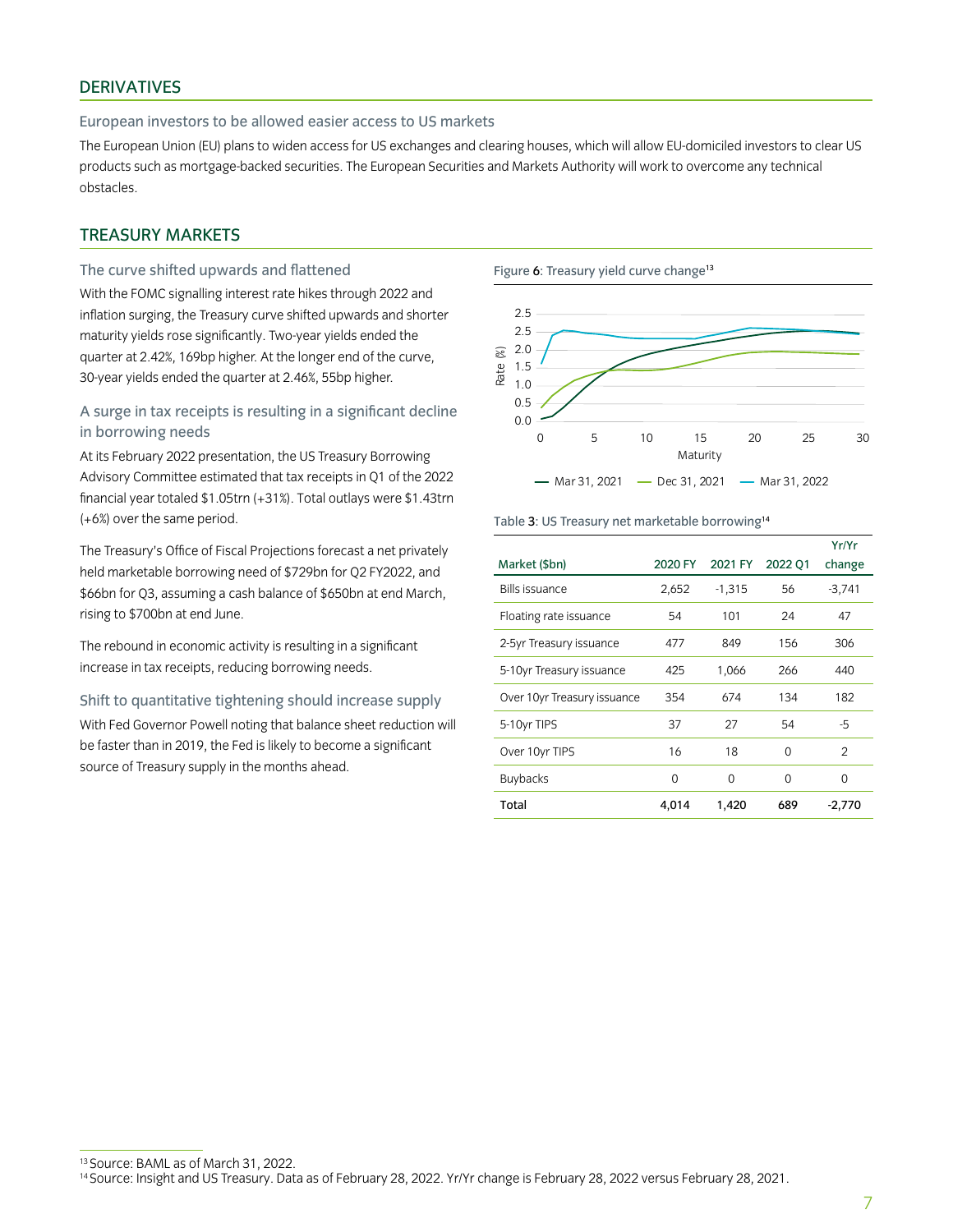# From a cost of capital perspective, BBB has become the rating sweet spot

In the 1980s, it was structurally common for large bellwether corporates to maintain AAA ratings, but a secular decline in interest rates and credit spreads has made BBB the new optimal capital structure, resulting in downgrades to BBB.

To demonstrate, in 2000, investment grade yields were around 7.5% to 8% but at the end of March 2022 were 3.6%. As such, the cost of debt for many firms is no longer comparable to their cost of equity – which is around 8.5% on average for companies in the S&P 500 Index.

Therefore, we believe it makes sense for corporate capital structures to increasingly skew toward debt over equity (i.e. higher leverage). The weighted average cost of capital (WACC) associated with a BBB rating has gone from the most expensive to the cheapest, if there is no associated credit distress (Figure 7).

Figure 7: On average, the WACC associated with a BBB rating has gone from most expensive to cheapest<sup>15</sup>



# A BBB rating could be desirable for both higher rated investment grade and high yield issuers

We project that roughly half of the remaining A or better universe, up to \$1.5 trillion of outstanding debt, is likely to be downgraded to BBB for the reasons noted above. We believe the only major sectors that will structurally opt to retain high credit ratings are financials, such as banks (whose business models are predicated on lending at higher rates than they borrow), insurance companies and operating utilities companies (given their structural debt seniority over their holding companies – which are often rated BBB). This leaves a sizable universe of industrials, amounting to around \$1.5trn and \$0.7trn for the all maturity and long-dated corporate indices respectively that may yet opt for downgrades.

At the same time, there are structural forces that can incentivize high yield corporates to chase upgrades to BBB. As corporate credit ratings fall into high yield, the WACC benefits diminish, and debt comes with additional constraints. The high yield market is less than a fifth of the size of the investment grade market, so high yield issuers can see less demand and lower liquidity for their debt. Another demand constraint is less favorable insurance statutory capital treatment. As a result, high yield corporates sometimes need to include additional bond covenants to raise debt. Further, the spread "cliff" between investment grade and high yield bonds is significant, making the cost of debt significantly more onerous for high yield companies on average.

#### Embracing the great BBB convergence

BBB has become the new normal in investment grade and we believe it should be the heart of any investor's core corporate credit allocation. Investors are used to thinking of AAA to A rated corporates as the most dependable. However, in some ways they may be riskier than BBB companies given downgrade risks that are not compensated by the scant credit spreads on offer.

#### Figure 8: The great convergence to BBB16



<sup>15</sup> Bloomberg, Insight calculations. Debt costs based on corporate bond yields. Assumes 10% weighting to debt financing for AAA corporates, 20% for AA, 30% for A and 40% for BBB to reflect higher leverage. Assumes 8% cost of equity for AAA corporates, 8.25% for AA, 8.5% for A and 8.75% for BBB, based on S&P 500. WHERE MODEL OR SIMULATED RESULTS ARE PRESENTED, THEY HAVE MANY INHERENT LIMITATIONS. MODEL INFORMATION DOES NOT REPRESENT ACTUAL TRADING AND MAY NOT REFLECT THE IMPACT THAT MATERIAL ECONOMIC AND MARKET FACTORS MIGHT HAVE HAD ON INSIGHT'S DECISION-MAKING. INDICES: BLOOMBERG INDUSTRIAL AAA CORPORATE INDEX, BLOOMBERG INDUSTRIAL AA CORPORATE INDEX, BLOOMBERG INDUSTRIAL A CORPORATE INDEX, BLOOMBERG INDUSTRIAL BAA CORPORATE INDEX. SEE INDEX DESCRIPTIONS AT THE BACK OF THE DOCUMENT. 16 For illustrative purpose only.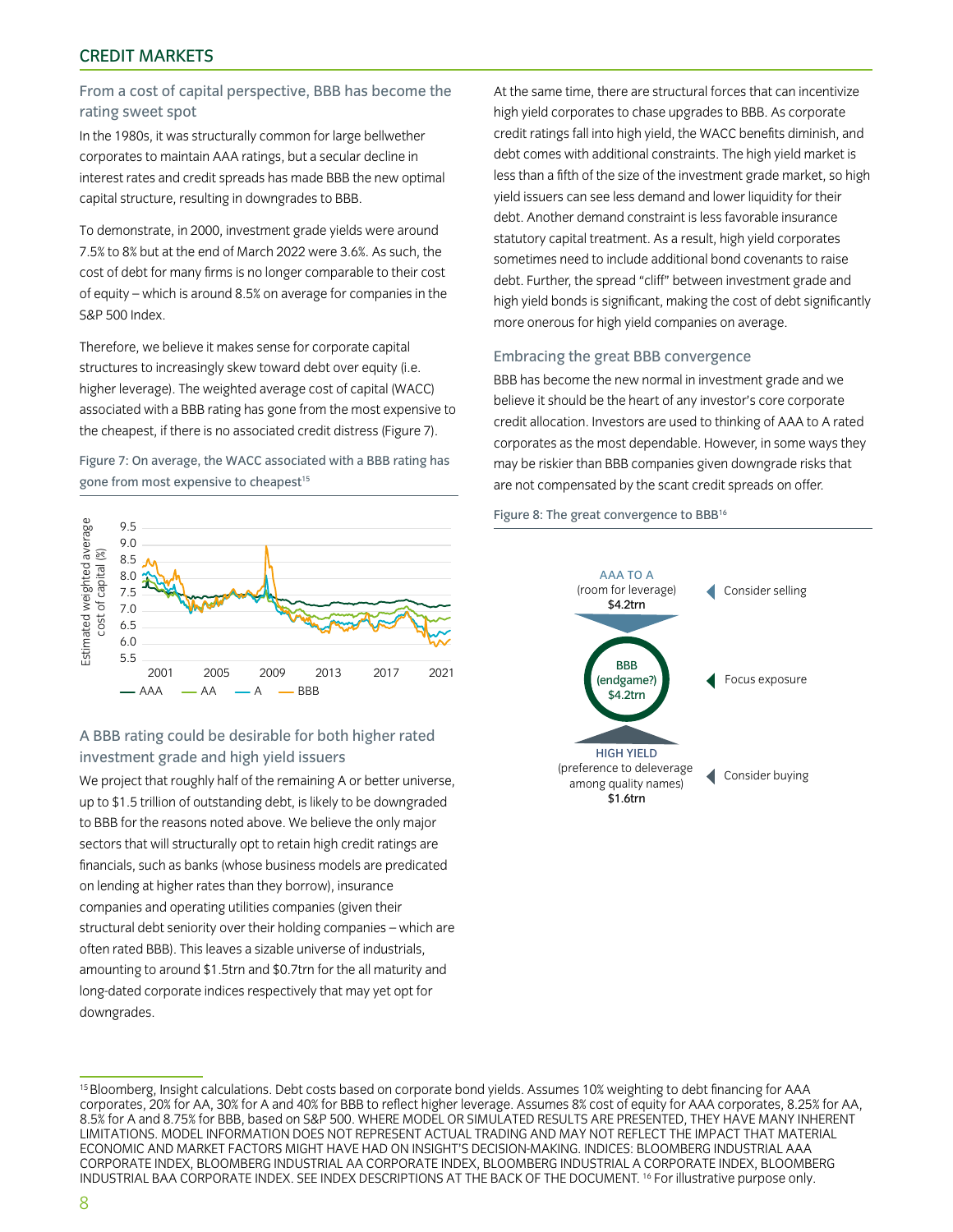# The number of companies reporting supply chain problems at a record high

Factset<sup>17</sup> has analyzed earnings reports from companies in the S&P 500 Index and recorded that a total of 362 talked about "supply chains" in Q3 2021, with 358 using the term in Q4. Industrials and Information Technology firms were the sectors

that had the highest number of uses. Forecasts for net margins in Q1 2022 earnings reports have declined from 12.4% at the end of 2021 to 12.1% as of March 18, 2022 – suggesting that cost pressures are starting to feed into concerns about reduced profitability, a potential negative for ratings if sustained. A focus for Q1 earnings reports will be how effectively companies have been able to pass these cost pressures on to consumers.



#### Figure 9: Supply chain problems remain a significant concern<sup>18</sup>

#### Credit market performance

Credit spreads widened in Q1, with aggregate US corporate spreads ending the quarter 24bp wider than where they began. The intermediate and long sections of the credit curve performed broadly in line, with BBB underperforming.

Table 4: Average spread (bp) of corporate bonds<sup>19</sup>

| Bloomberg<br>Index | 03/31/21 | 12/31/21 | 03/31/22 | Change<br><b>OTD</b> | Weight<br>$(\%)$ |
|--------------------|----------|----------|----------|----------------------|------------------|
| Corporate          | 91       | 92       | 116      | 24                   | 100.0%           |
| Intermediate       | 70       | 68       | 92       | 24                   | 62.8%            |
| Long               | 125      | 130      | 155      | 25                   | 37.2%            |
| - Long AAA         | 62       | 74       | 90       | 16                   |                  |
| -Long AA           | 84       | 91       | 108      | 17                   |                  |
| $-LongA$           | 97       | 104      | 124      | 20                   |                  |
| -Long BBB          | 150      | 154      | 185      | 31                   |                  |

#### Issuance breakdown

Market volatility caused some divergence in issuance trends during Q1. For investment grade issuers, there was a rush to lock in issuance given the prospect of higher interest rates. In high yield, more difficult borrowing conditions caused issuance to dry up. There was a notable increase in 'rising stars' during Q1, with \$42bn of issuance upgraded to investment grade from high yield. Table 5: New US bond issuance in \$billions<sup>20</sup>

| Market              | 2020<br>total | 2021<br>total | 01 2022<br>total | Yr/Yr<br>change (%) |
|---------------------|---------------|---------------|------------------|---------------------|
| US investment grade | 2,102         | 1,673         | 509              | $-20.4$             |
| US high yield       | 418           | 469           | 43               | $-28.0$             |

Table 6: High yield issuance breakdown in \$billions<sup>21</sup>

| Market                          | 2021 | 01 2022 |
|---------------------------------|------|---------|
| New issuance                    | 457  | 41      |
| Downgraded to high yield        | 10   |         |
| Called or falling below 12 mths | 324  | 46      |
| Upgraded to investment grade    | 55   | 42      |
| Defaults                        | 2    |         |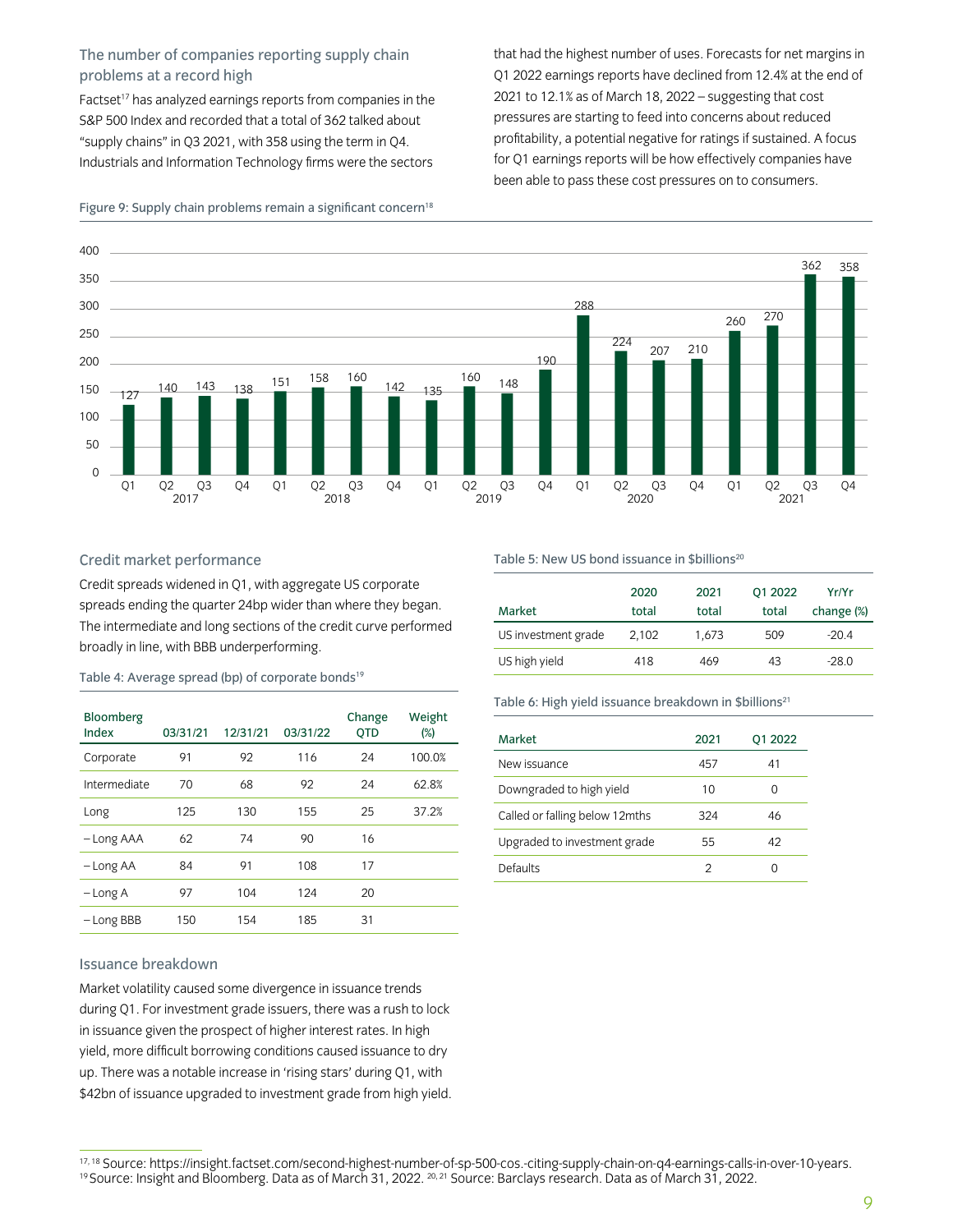# MARKET **OUTLOOK**

# A LESS CERTAIN WORLD SEES VALUE RETURN TO CREDIT MARKETS

Although tensions at the border between Russia and Ukraine had been building for some time, the decision by President Putin to launch a full-scale invasion of Ukraine took many investors by surprise. In terms of global economic footprint, Russia and Ukraine are relatively small<sup>22</sup>, with Russia becoming isolated since the annexation of Crimea in 2014. However, although small economically, the two countries have far larger roles in global commodity markets, notably in the energy and agricultural

sectors. The conflict caused the prices of several key commodities surge, sending an inflationary pulse around the world. Uncertainty around the longer-term consequences of the conflict, combined with a significantly more hawkish Fed, caused Treasury yields to rise and credit spreads to widen. The yield of the Bloomberg US Aggregate Index has almost doubled in a short period (see Figure 10), returning some value to credit markets.



Figure 10: The yield of the Bloomberg US Aggregate Index has moved sharply higher<sup>23</sup>

# MARKET OUTLOOKS

Investment grade credit: The sharp upward move in both yields and spreads resolves some of the concerns we had with investment grade credit from a total return perspective. The position within the economic cycle is less supportive than before, with a more moderate pace of growth ahead, and central banks are responding to higher inflation by raising policy rates. Cost pressures are also a concern, with more evidence needed regarding how effectively firms have been in passing rising costs on to consumers. However, yields now arguably reflect the less positive outlook, at least to a degree. It is also notable that the Fed is raising interest rates because the economic recovery has been so robust. Labor market tightness is leading to higher wage pressures, house prices have risen, increasing home equity for many, and there remains a degree of pent-up demand carried over from the pandemic. Although investment grade credit is now trading at more interesting levels, we remain concerned about the potential for higher yields and therefore a neutral position to credit market exposures is warranted, although idiosyncratic opportunities that have arisen remain attractive.

High yield credit: The highly supportive environment that we have seen over recent years is starting to moderate, with a slower growth outlook, elevated levels of inflation and tighter monetary policy ahead. With market volatility rising after the conflict broke, new issuance has notably declined, running substantially below the levels seen at the start of 2021. Many issuers used the period of low yields and buoyant market conditions to extend maturity profiles and build liquidity buffers, increasing their flexibility on when to return to markets. We believe that a defensive position is most appropriate for now, with the risk off tone of markets likely to persist until the conflict is concluded and the peak in inflation is in place. The regular dialogue that we have established with management teams can prove invaluable during periods such as this. For our active mandates we have been in contact with the management of all of the issuers held in our portfolios to discuss the impact of the war on their operations, second and third order impacts on their business and liquidity and we will take decisive action on any holding should it become necessary. Our active high yield strategies have no material exposure to either Russia or Ukraine, directly or indirectly.

<sup>&</sup>lt;sup>22</sup> The Russian economy is around 1.75% of global GDP (similar in size to Spain) and the Ukrainian economy is just 0.2% of global GDP.<br><sup>23</sup> Source: Insight and Bloomberg. Data as of March 31, 2022.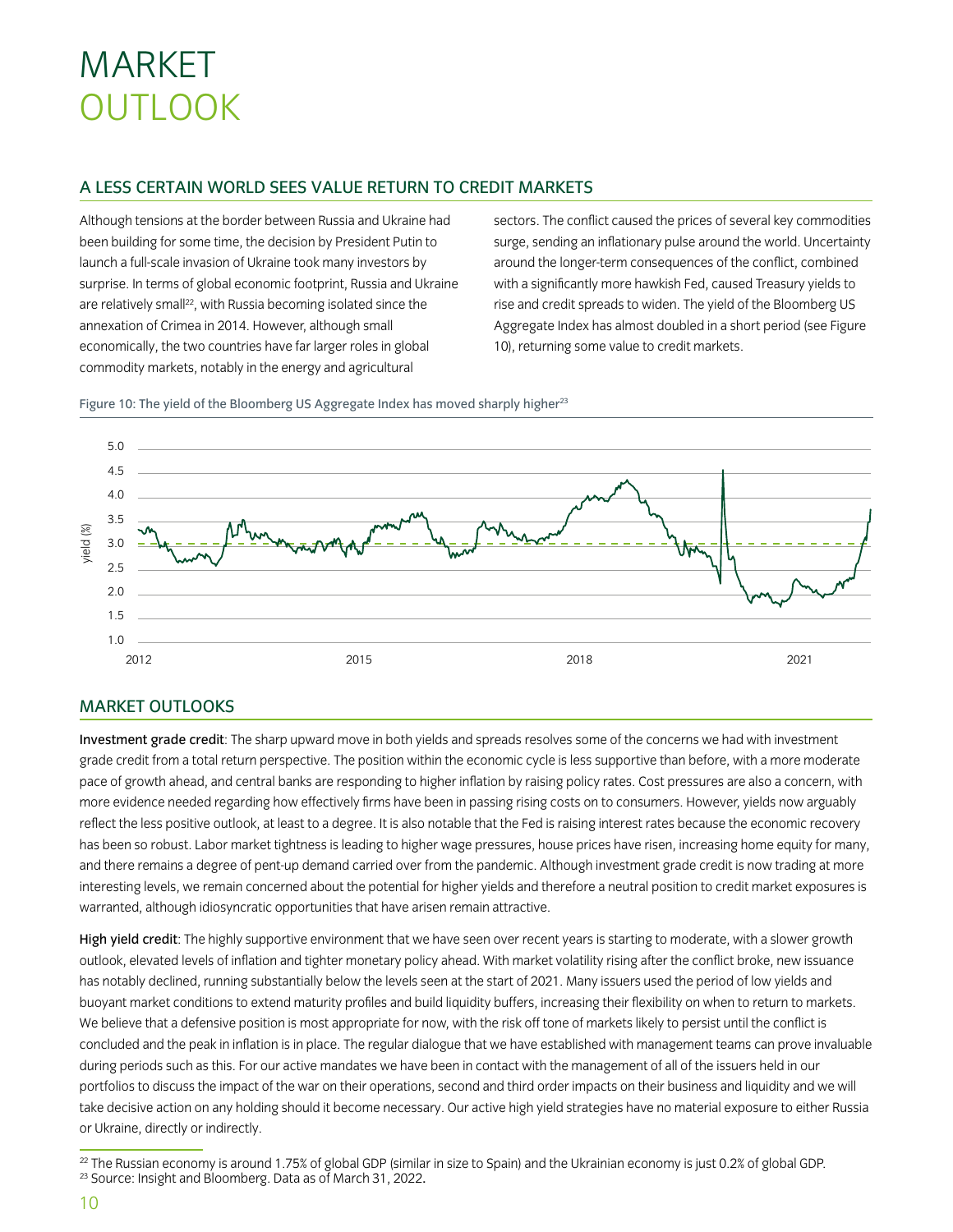Emerging markets: The Russian invasion of Ukraine sent an inflationary pulse around the world, with the two countries significant exporters of energy and key agricultural commodities. As a result, we believe inflation will now likely peak at higher levels than previously expected in many emerging markets, and that this will cause central banks to accelerate tightening programs, despite a potentially slower growth outlook. We expect this to be a challenging environment for local rates, and the asset class more generally but we are most constructive on emerging market credit (largely denominated in US dollars), with the higher yields available in both investment grade and high yield issuers offering some value for dedicated emerging market investors. More broadly, the outlook for the asset class in the short term is likely to remain dominated by events in Ukraine, with investors wary of tail risks, and with Latin America and Asia benefiting from some safe haven flows away from Europe.

Structured credit: The Russian invasion of Ukraine acted as a catalyst for a broad-based widening of spreads within structured credit markets, although spreads widened less than in other segments of credit markets. This appears to have been primarily driven by a decline in trading volumes, amplifying the impact of the move despite very limited actual selling pressure. Issuance moderated quickly as spreads widened, with some issuers having the flexibility to wait for better market conditions and others unable to issue during periods where capital structures are too expensive. We would view the widening in spreads as an opportunity to increase exposure to high quality collateral pools which we expect to perform well even in an environment of higher inflation and interest rates. We favor issues with seniority in the capital structure, robust transaction structures that divert cashflow in the event of underperformance, and strong underwriting and servicing policies, all of which should act to insulate investors during economic downturns.

Municipal bonds: At a broad market level, elevated levels of inflation and a more hawkish Fed are creating a more challenging environment than we've seen for some time. The buy-and-hold nature of muni investors makes the market more defensive than other segments of credit markets, and dampens volatility, but is unable to fully protect against upward moves in yields. When looking at individual issuers, the story generally remains a positive one. A continued economic recovery, generous federal aid and better than expected tax receipts are helping to bolster state and local government balance sheets, while strong equity returns have improved the funded position of pension plans. For many local government issuers, which derive significant revenues from property taxes, the strength of the housing market is a further positive. We would view the backup in yields as an opportunity to search for value among lower grade A and BBB rated issues that are fundamentally sound and with a bias towards issuers that provide essential services, benefiting from stable cashflows as a result. We also remain cognizant of the potential for a further upward move in yields and would target defensive coupon structures and yields that would provide some cushion against the threat of higher interest rates.

### KEY MARKET RISKS

#### A more aggressive response from the Fed raises recession risks

With the FOMC trying to re-establish their credibility, markets are pricing in one of the most aggressive tightening cycles in recent history. This could destabalize the recovery, tipping the economy into recession. The inversion of the yield curve may already reflect market concerns about the medium-term economic outlook.

### Events in Europe spiral, causing market dislocations around the world

Tensions between Russia and the West have reached levels not seen since the Cold War, and the risk of an extreme event is growing. This could take the form of a chemical or nuclear attack on Ukraine, a coup in Russia or a direct conflict between Russian and NATO forces. There is also a risk that other countries such as China or India get drawn into the conflict and/or Western sanctions. The risk of a supply shock in commodity markets is also growing, with the potential for permanent damage to global supply chains for some commodities, keeping inflation elevated for longer than currently expected.

### Pressure to increase leverage leads to credit downgrades

Corporate leverage has already increased over recent years as a result of M&A activity and share buybacks, but a desire to maintain investment grade status has constrained this to a degree. In an environment where abundant demand makes corporate treasurers and investors believe that credit ratings are no longer so important, it could lead to a further rise in leverage and corresponding downward shift in credit ratings.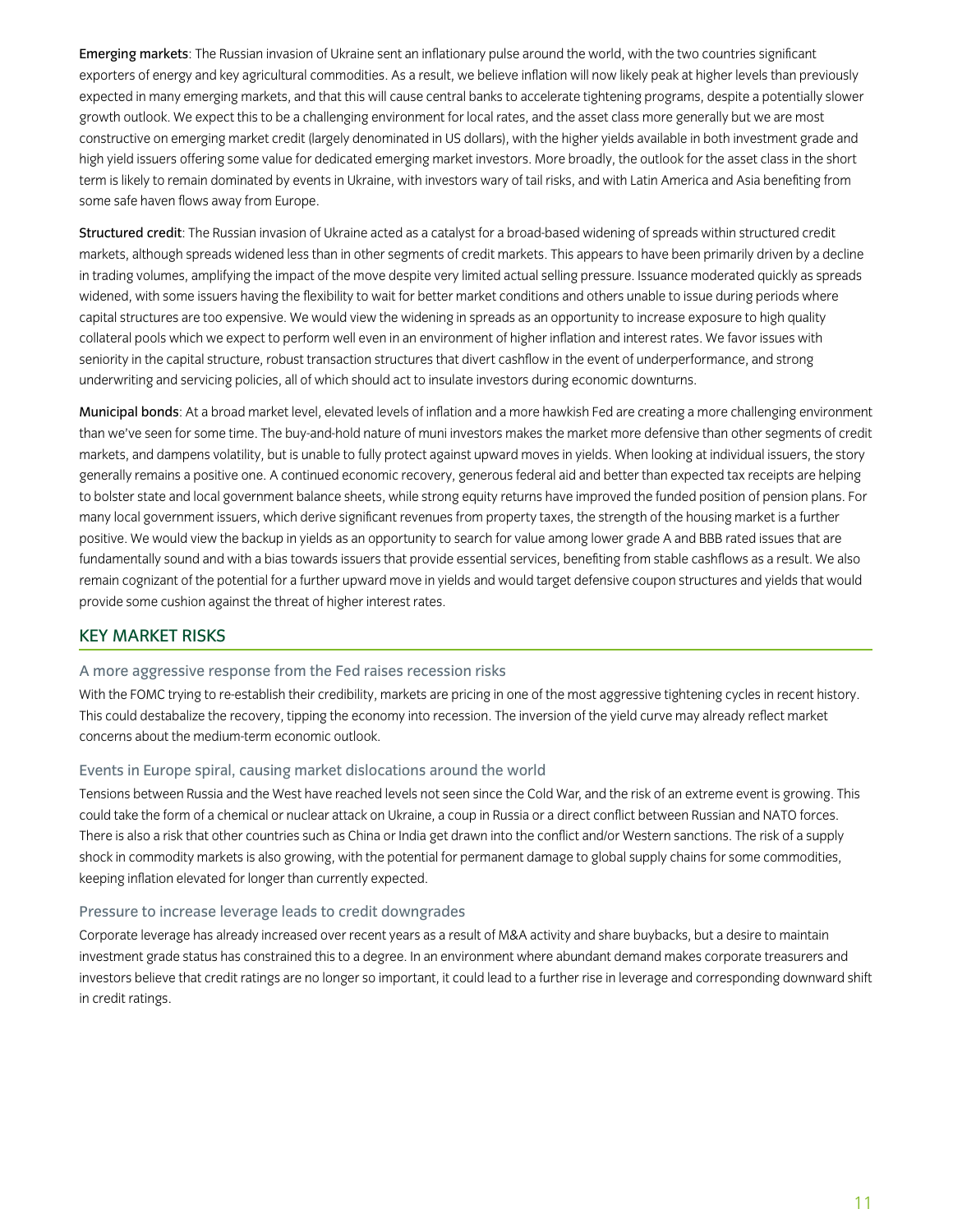# EDUCATIONAL: MODELING THE PERSISTENCE OF US INFLATION<sup>24</sup>

With US inflation at the highest levels since the 1980s, investors are worried about how long inflation will remain elevated. We attempted to answer this question – not by looking at supply chains, energy prices or goods and services – but by focusing on what has historically been the most persistent and long-term driver of CPI: rental inflation.

#### • Our results show that inflation will remain stable but well above target for the next two years

- Our central case indicates CPI will start to converge on the Fed's target by the end of 2023, but it could take longer
- If house prices continue to rise at a strong pace, we expect this to put upward pressure on rents. If the Fed instead raises rates enough to contain the housing market, it will likely result in higher mortgage rates, which would also potentially put upward pressure on rents

### FURTHER READING



#### INDEX DEFINITIONS

Information about the indices shown here is provided to allow for comparison of the performance of the strategy to that of certain well known and widely recognized indices. There is no representation that such index is an appropriate benchmark for such comparison. You cannot invest directly in an index and the indices represented do not take into account trading commissions and/or other brokerage or custodial costs. The volatility of the indices may be materially different from that of the strategy. In addition, the strategy's holdings may differ substantially from the securities that comprise the indices shown.

The ICE BofA US Corporate Index measures market performance of USD-denominated investment grade corporate debt publicly issued in the U.S. domestic market.

The ICE BofA 15-Year+ US Corporate Index measures market performance of USD-denominated investment grade corporate debt publicly issued in the US domestic market with a remaining term to maturity above 15-years.

The Bloomberg Industrial Aaa Corporate Index measures market performance of USD-denominated investment grade corporate debt publicly issued in the U.S. domestic market with a Aaa rating from Moody's.

The Bloomberg Industrial Aa Corporate Index measures market performance of USD-denominated investment grade industrial corporate debt publicly issued in the U.S. domestic market with a Aa rating from Moody's.

The Bloomberg Industrial A Corporate Index measures market performance of USD-denominated investment grade industrial corporate debt publicly issued in the U.S. domestic market with a A rating from Moody's.

The Bloomberg Industrial Baa Corporate Index measures market performance of USD-denominated investment grade industrial corporate debt publicly issued in the U.S. domestic market with a Baa rating from Moody's

The Bloomberg US Corporate Investment Grade Index measures market performance of USD-denominated investment grade industrial corporate debt publicly issued in the US domestic market.

The Bloomberg US Long Corporate Bond Index measures market performance of USD-denominated investment grade corporate debt publicly issued in the US domestic market with a remaining term to maturity above 10-years.

The ICE BofA AAA US Corporate Index measures market performance of USD-denominated investment grade corporate debt publicly issued in the US domestic market with AAA ratings.

The ICE BofA AA US Corporate Index measures market performance of USD-denominated investment grade corporate debt publicly issued in the US domestic market with AA ratings.

The ICE BofA A US Corporate Index measures market performance of USD-denominated investment grade corporate debt publicly issued in the US domestic market with A ratings.

The ICE BofA BBB US Corporate Index measures market performance of USD-denominated investment grade corporate debt publicly issued in the US domestic market with BBB ratings.

The ICE BofA BB US High Yield Index measures market performance of USD-denominated high yield corporate debt publicly issued in the US domestic market with BB ratings.

The ICE BofA B US High Yield Index measures market performance of USD-denominated high yield corporate debt publicly issued in the US domestic market with B ratings.

The Bloomberg US Corporate High Yield Index measures market performance of USD-denominated high yield corporate debt publicly issued in the US domestic market.

<sup>24</sup> Source: https://www.insightinvestment.com/globalassets/documents/us-redesign-documents/perspectives/us-global-macro-researchmodelling-the-persistence-of-us-inflation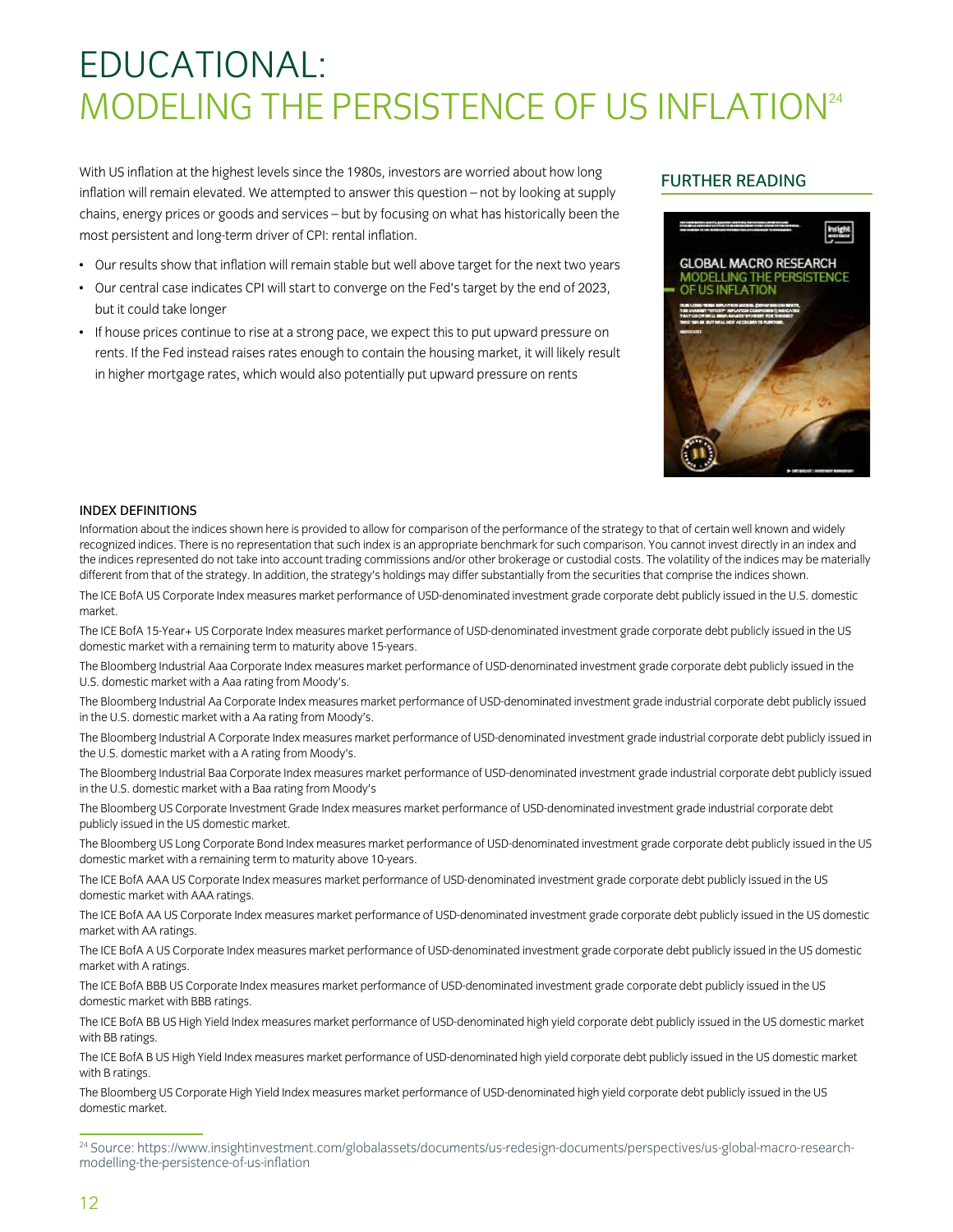

#### IMPORTANT DISCLOSURES

This document has been prepared by Insight North America LLC (INA), a registered investment adviser under the Investment Advisers Act of 1940 and regulated by the US Securities and Exchange Commission. INA is part of 'Insight' or 'Insight Investment', the corporate brand for certain asset management companies operated by Insight Investment Management Limited including, among others, Insight Investment Management (Global) Limited, Insight Investment International Limited and Insight Investment Management (Europe) Limited (IIMEL).

Opinions expressed herein are current opinions of Insight, and are subject to change without notice. Insight assumes no responsibility to update such information or to notify a client of any changes. Any outlooks, forecasts or portfolio weightings presented herein are as of the date appearing on this material only and are also subject to change without notice. Insight disclaims any responsibility to update such views. No forecasts can be guaranteed.

Nothing in this document is intended to constitute an offer or solicitation to sell or a solicitation of an offer to buy any product or service (nor shall any product or service be offered or sold to any person) in any jurisdiction in which either (a) INA is not licensed to conduct business, and/or (b) an offer, solicitation, purchase or sale would be unavailable or unlawful.

This document should not be duplicated, amended, or forwarded to a third party without consent from INA. This is a marketing document intended for institutional investors only and should not be made available to or relied upon by retail investors. This material is provided for general information only and should not be construed as investment advice or a recommendation. You should consult with your adviser to determine whether any particular investment strategy is appropriate.

Assets under management (AUM) represented by the value of the client's assets or liabilities Insight is asked to manage. These will primarily be the mark-tomarket value of securities managed on behalf of clients, including collateral if applicable. Where a client mandate requires Insight to manage some or all of a client's liabilities (e.g. LDI strategies), AUM will be equal to the value of the client specific liability benchmark and/or the notional value of other risk exposure through the use of derivatives. Regulatory assets under management without exposures can be provided upon request. Unless otherwise specified, the performance shown herein is that of Insight Investment (for Global Investment Performance Standards (GIPS), the 'firm') and not specifically of Insight North America. A copy of the GIPS composite disclosure page is available upon request.

Past performance is not a guide to future performance, which will vary. The value of investments and any income from them will fluctuate and is not guaranteed (this may partly be due to exchange rate changes). Future returns are not guaranteed and a loss of principal may occur.

Targeted returns intend to demonstrate that the strategy is managed in such a manner as to seek to achieve the target return over a normal market cycle based on what Insight has observed in the market, generally, over the course of an investment cycle. In no circumstances should the targeted returns be regarded as a representation, warranty or prediction that the specific deal will reflect any particular performance or that it will achieve or is likely to achieve any particular result or that investors will be able to avoid losses, including total losses of their investment.

The information shown is derived from a representative account deemed to appropriately represent the management styles herein. Each investor's portfolio is individually managed and may vary from the information shown. The mention of a specific security is not a recommendation to buy or sell such security. The specific securities identified are not representative of all the securities purchased, sold or recommended for advisory clients. It should not be assumed that an investment in the securities identified will be profitable. Actual holdings will vary for each client and there is no guarantee that a particular client's account will hold any or all of the securities listed.

The quoted benchmarks within this document do not reflect deductions for fees, expenses or taxes. These benchmarks are unmanaged and cannot be purchased directly by investors. Benchmark performance is shown for illustrative purposes only and does not predict or depict the performance of any investment. There may be material factors relevant to any such comparison such as differences in volatility, and regulatory and legal restrictions between the indices shown and the strategy.

Transactions in foreign securities may be executed and settled in local markets. Performance comparisons will be affected by changes in interest rates. Investment returns fluctuate due to changes in market conditions. Investment involves risk, including the possible loss of principal. No assurance can be given that the performance objectives of a given strategy will be achieved.

Insight does not provide tax or legal advice to its clients and all investors are strongly urged to consult their tax and legal advisors regarding any potential strategy or investment.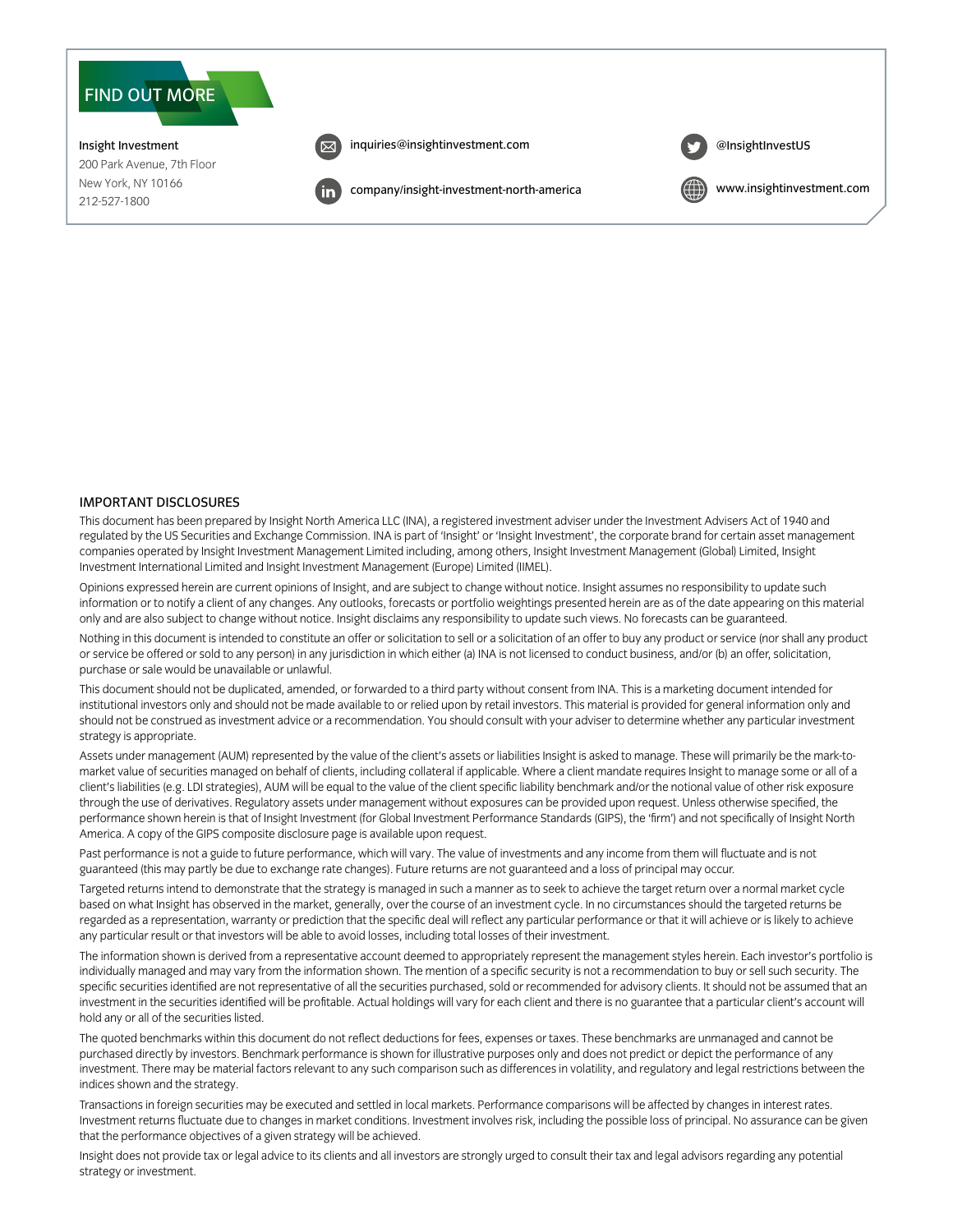Information herein may contain, include or is based upon forward-looking statements within the meaning of the federal securities laws, specifically Section 21E of the Securities Exchange Act of 1934, as amended. Forward-looking statements include all statements, other than statements of historical fact, that address future activities, events or developments, including without limitation, business or investment strategy or measures to implement strategy, competitive strengths, goals expansion and growth of our business, plans, prospects and references to future or success. You can identify these statements by the fact that they do not relate strictly to historical or current facts. Words such as 'anticipate', 'estimate', 'expect', 'project', 'intend', 'plan', 'believe', and other similar words are intended to identify these forward-looking statements. Forward-looking statements can be affected by inaccurate assumptions or by known or unknown risks and uncertainties. Many such factors will be important in determining our actual future results or outcomes. Consequently, no forward-looking statement can be guaranteed. Our actual results or outcomes may vary materially. Given these uncertainties, you should not place undue reliance on these forward-looking statements.

Insight and BNY Mellon Securities Corporation are subsidiaries of BNY Mellon. BNYMSC is a registered broker and FINRA member. BNY Mellon is the corporate brand of the Bank of New York Mellon Corporation and may also be used as a generic term to reference the Corporation as a whole or its various subsidiaries generally. Products and services may be provided under various brand names and in various countries by subsidiaries, affiliates and joint ventures of the Bank of New York Mellon Corporation where authorized and regulated as required within each jurisdiction. Unless you are notified to the contrary, the products and services mentioned are not insured by the FDIC (or by any government entity) and are not guaranteed by or obligations of the Bank of New York Mellon Corporation or any of its affiliates. The Bank of New York Mellon Corporation assumes no responsibility for the accuracy or completeness of the above data and disclaims all expressed or implied warranties in connection there with. Personnel of certain of our BNY Mellon affiliates may act as: (i) registered representatives of BNY Mellon Securities Corporation (in its capacity as a registered broker-dealer) to offer securities, (ii) officers of the Bank of New York Mellon (a New York chartered bank) to offer bank-maintained collective investment funds and (iii) associated persons of BNY Mellon Securities Corporation (in its capacity as a registered investment adviser) to offer separately managed accounts managed by BNY Mellon Investment Management firms.

Disclaimer for Non-US Clients: Prospective clients should inform themselves as to the legal requirements and tax consequences within the countries of their citizenship, residence, domicile and place of business with respect to the purchase and ongoing provision of advisory services. No regulator or government authority has reviewed this document or the merits of the products and services referenced herein.

This document is directed and intended for 'institutional investors' (as such term is defined in various jurisdictions). By accepting this document, you agree (a) to keep all information contained herein (the 'Information') confidential, (b) not use the Information for any purpose other than to evaluate a potential investment in any product described herein, and (c) not to distribute the Information to any person other than persons within your organization or to your client that has engaged you to evaluate an investment in such product.

Telephone conversations may be recorded in accordance with applicable laws.

© 2022 Insight Investment. All rights reserved.